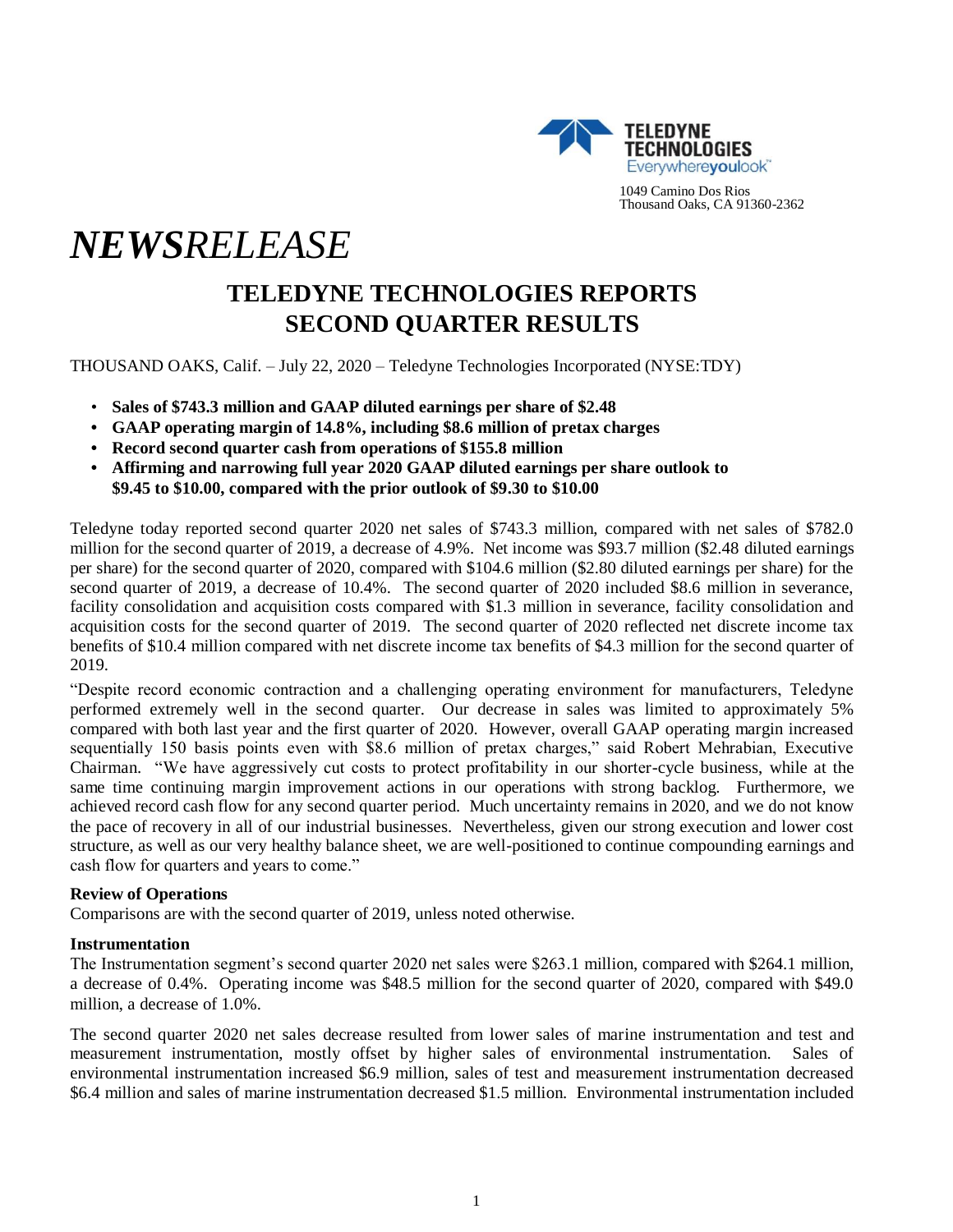\$21.7 million in sales from the 2019 acquisition of the gas and flame detection businesses. Test and measurement instrumentation included \$4.8 million in sales from the 2020 acquisition of OakGate Technology, Inc. Operating income included \$2.8 million in higher severance and facility consolidation costs, partially offset by improved product line margins.

# **Digital Imaging**

The Digital Imaging segment's second quarter 2020 net sales were \$237.6 million, compared with \$248.4 million, a decrease of 4.3%. Operating income was \$46.8 million for the second quarter of 2020, compared with \$51.6 million, a decrease of 9.3%.

The second quarter 2020 net sales primarily reflected lower sales of X-ray products for dental and medical applications and geospatial imaging products, partially offset by greater sales of infrared detectors for defense applications and \$3.0 million in incremental sales from a 2019 acquisition. The decrease in operating income in the second quarter of 2020 primarily reflected the impact of lower sales.

# **Aerospace and Defense Electronics**

The Aerospace and Defense Electronics segment's second quarter 2020 net sales were \$143.1 million, compared with \$176.0 million, a decrease of 18.7%. Operating income was \$17.5 million for the second quarter of 2020, compared with \$38.6 million a decrease of 54.7%.

The second quarter 2020 net sales reflected \$26.9 million of lower sales for aerospace electronics, and lower sales of \$6.0 million for defense and space electronics. The continued weakness in the commercial aerospace industry has negatively affected sales of aerospace electronics. Reduced sales of defense and space electronics resulted from the OneWeb program. Operating income in the second quarter of 2020 reflected the impact of lower sales and \$4.9 million in higher severance and facility consolidation costs.

# **Engineered Systems**

The Engineered Systems segment's second quarter 2020 net sales were \$99.5 million compared with \$93.5 million, an increase of 6.4%. Operating income was \$10.8 million for the second quarter of 2020, compared with \$9.0 million, an increase of 20.0%.

The second quarter 2020 net sales reflected higher sales of \$5.8 million of engineered products and \$1.5 million for turbine engines, partially offset by lower sales of \$1.3 million of energy systems. The higher sales of engineered products and services primarily reflected increased sales from marine, nuclear and other manufacturing programs, as well as electronic manufacturing services products. Turbine engine sales reflected greater sales of Harpoon missile engines. The increase in operating income in the second quarter of 2020 reflected the impact of higher sales and a greater mix of manufacturing programs.

# **Additional Financial Information**

# **Cash Flow**

Cash provided by operating activities was \$155.8 million for the second quarter of 2020, compared with \$83.2 million. The increase in cash provided by operating activities in the second quarter of 2020 reflected improved collection of accounts receivable and \$33.4 million of deferred tax payments, partially offset by lower operating income. At June 28, 2020, cash and cash equivalents totaled \$382.8 million compared with \$199.5 million at December 29, 2019. At June 28, 2020, total debt was \$851.4 million, compared with \$850.6 million at December 29, 2019. At June 28, 2020, \$125.0 million was outstanding under the \$750.0 million credit facility. Available borrowing capacity under the \$750.0 million credit facility, which is reduced by borrowings and certain outstanding letters of credit, was \$614.5 million at June 28, 2020. The company received \$18.0 million from the exercise of stock options in the second quarter of 2020 compared with \$10.5 million. Capital expenditures for the second quarter of 2020 were \$16.6 million, compared with \$18.1 million. Depreciation and amortization expense for the second quarter of 2020 was \$29.0 million, compared with \$27.1 million.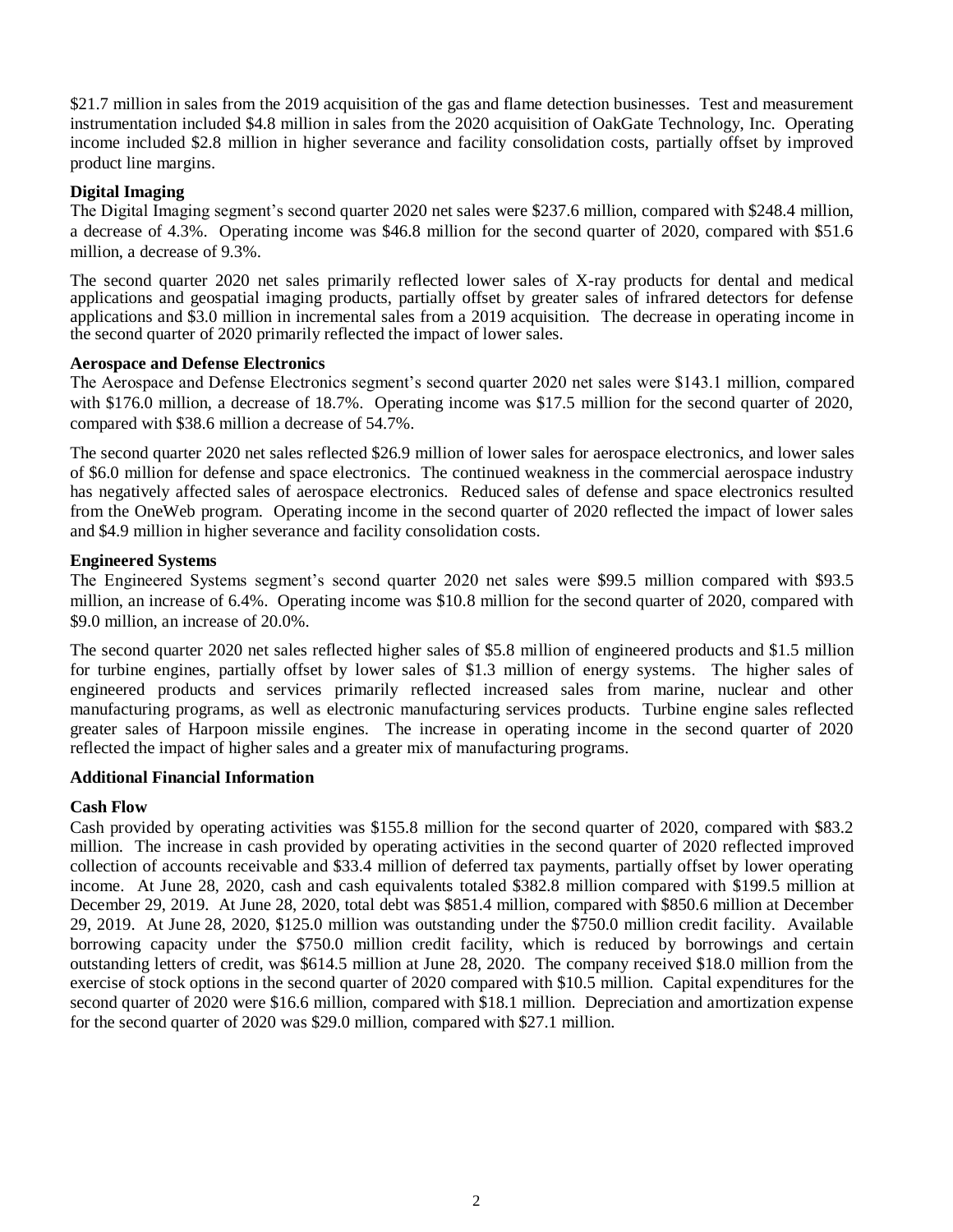| Free Cash Flow (a)                                     | <b>Second Quarter</b> |         |
|--------------------------------------------------------|-----------------------|---------|
| (in millions, brackets indicate use of funds)          | 2020                  | 2019    |
| Cash provided by operating activities                  | \$155.8               | \$ 83.2 |
| Capital expenditures for property, plant and equipment | (16.6)                | (18.1)  |
| Free cash flow                                         | \$139.2               | 65.1    |

(a) The company defines free cash flow as cash provided by operating activities (a measure prescribed by generally accepted accounting principles) less capital expenditures for property, plant and equipment. The company believes that this supplemental non-GAAP information is useful to assist management and the investment community in analyzing the company's ability to generate cash flow.

# **Income Taxes**

The effective tax rate for the second quarter of 2020 was 13.2% compared with 18.2%. The second quarter of 2020 reflected net discrete income tax benefits of \$10.4 million, which included a \$9.8 million income tax benefit related to share-based accounting. The second quarter of 2019 reflected net discrete income tax benefits of \$4.3 million, which included a \$4.8 million income tax benefit related to share-based accounting. Excluding the net discrete income tax benefits in both periods, the effective tax rates would have been 22.8% for the second quarter of 2020 compared with 21.6%.

# **Other**

Stock option expense was \$5.7 million for the second quarter of 2020, compared with \$5.8 million. Stock option expense for fiscal year 2020 is currently expected to be \$25.2 million, compared with \$26.1 million for fiscal year 2019. Non-service retirement benefit income was \$3.2 million for the second quarter of 2020, compared with \$2.0 million. Interest expense, net of interest income, decreased to \$3.7 million for the second quarter of 2020 compared with \$5.4 million and reflected the impact of lower average interest rates. Corporate expense decreased to \$13.8 million for the second quarter of 2020, compared with \$16.3 million and reflected lower consulting and travel expense.

# **Outlook**

Based on its current outlook, the company's management believes that third quarter 2020 GAAP diluted earnings per share will be in the range of \$2.25 to \$2.45 and full year 2020 GAAP diluted earnings per share will be in the range of \$9.45 to \$10.00. The company's annual expected tax rate for 2020 is 22.8%, before discrete tax items. In addition, we currently expect significantly less discrete tax items in 2020 compared with 2019. The estimates for third quarter and full year 2020 GAAP diluted earnings per share exclude any potential charge related to Airbus OneWeb Satellites, LLC, as a result of the March 27, 2020 bankruptcy of OneWeb Global Limited and its subsidiaries.

#### **Forward-Looking Statements Cautionary Notice**

This press release contains forward-looking statements, as defined in the Private Securities Litigation Reform Act of 1995, relating to earnings, growth opportunities, acquisitions, product sales, capital expenditures, pension matters, stock option compensation expense, our credit facility, interest expense, severance and relocation costs, taxes, exchange rate fluctuations, and strategic plans. Forward-looking statements are generally accompanied by words such as "estimate", "project", "predict", "believes" or "expect", that convey the uncertainty of future events or outcomes. All statements made in this press release that are not historical in nature should be considered forward-looking.

Actual results could differ materially from these forward-looking statements. Many factors could change the anticipated results, including: disruptions in the global economy; the spread of the COVID-19 virus resulting in production, supply, contractual and other disruptions, including facility closures and furloughs and travel restrictions; customer and supplier bankruptcies, including the outcome of the OneWeb bankruptcy; changes in demand for products sold to the defense electronics, instrumentation, digital imaging, energy exploration and production, commercial aviation, semiconductor and communications markets; funding, continuation and award of government programs; cuts to defense spending resulting from existing and future deficit reduction measures or changes to U.S. and foreign government spending and budget priorities triggered by the COVID-19 pandemic; impacts from the United Kingdom's exit from the European Union; uncertainties related to the policies of the U.S. Presidential Administration and the 2020 Presidential and Congressional elections; the imposition and expansion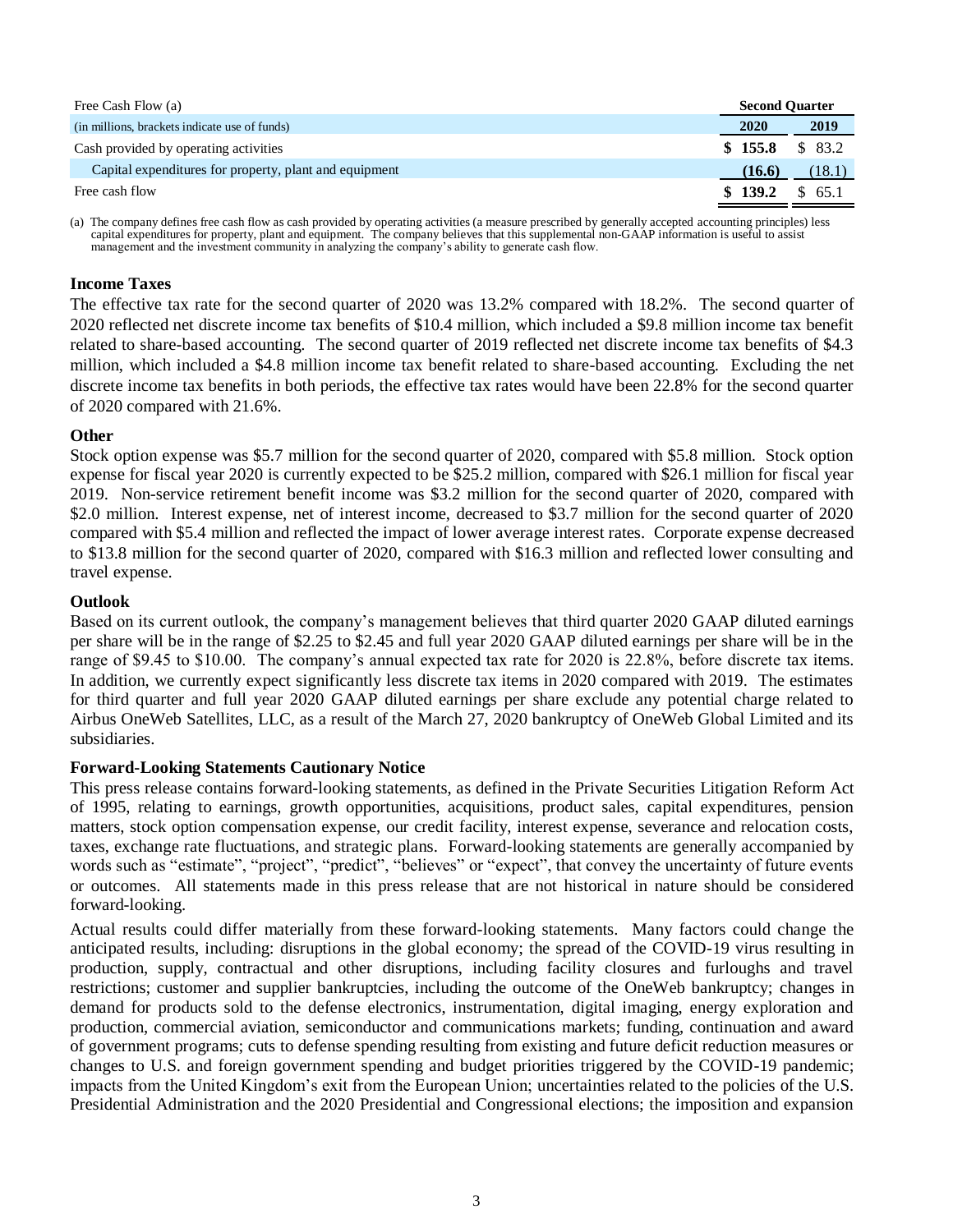of, and responses to, trade sanctions and tariffs; escalating economic and diplomatic tension between China and the United States; and threats to the security of our confidential and proprietary information, including cyber security threats. Lower oil and natural gas prices, as well as instability in the Middle East or other oil producing regions, and new regulations or restrictions relating to energy production, could further negatively affect our businesses that supply the oil and gas industry. Disruptions from the production delay of Boeing's 737 Max aircraft and continued weakness in the commercial aerospace industry will negatively affect our aerospace electronics businesses. In addition, financial market fluctuations affect the value of the company's pension assets.

Changes in the policies of U.S. and foreign governments, including economic sanctions, could result, over time, in reductions or realignment in defense or other government spending and further changes in programs in which the company participates.

While the company's growth strategy includes possible acquisitions, we cannot provide any assurance as to when, if or on what terms any acquisitions will be made. Acquisitions involve various inherent risks, such as, among others, our ability to integrate acquired businesses, retain customers and achieve identified financial and operating synergies. There are additional risks associated with acquiring, owning and operating businesses internationally, including those arising from U.S. and foreign government policy changes or actions and exchange rate fluctuations.

We continue to take action to assure compliance with the internal controls, disclosure controls and other requirements of the Sarbanes-Oxley Act of 2002. While we believe our control systems are effective, there are inherent limitations in all control systems, and misstatements due to error or fraud may occur and may not be detected.

Readers are urged to read the company's periodic reports filed with the Securities and Exchange Commission ("SEC") for a more complete description of the company, its businesses, its strategies and the various risks that the company faces. Various risks are identified in Teledyne's 2019 Annual Report on Form 10-K and subsequent Quarterly Reports on Form 10-Q. The company assumes no duty to publicly update or revise any forwardlooking statements, whether as a result of new information or otherwise.

A live webcast of Teledyne's second quarter earnings conference call will be held at 11:00 a.m. (Eastern) on Wednesday, July 22, 2020. To access the call, go to www.teledyne.com approximately ten minutes before the scheduled start time. A replay will also be available for one month starting at 12:00 p.m. (Eastern) on Wednesday, July 22, 2020.

| Contact: | <b>Jason VanWees</b> |
|----------|----------------------|
|          | $(805)$ 373-4542     |

4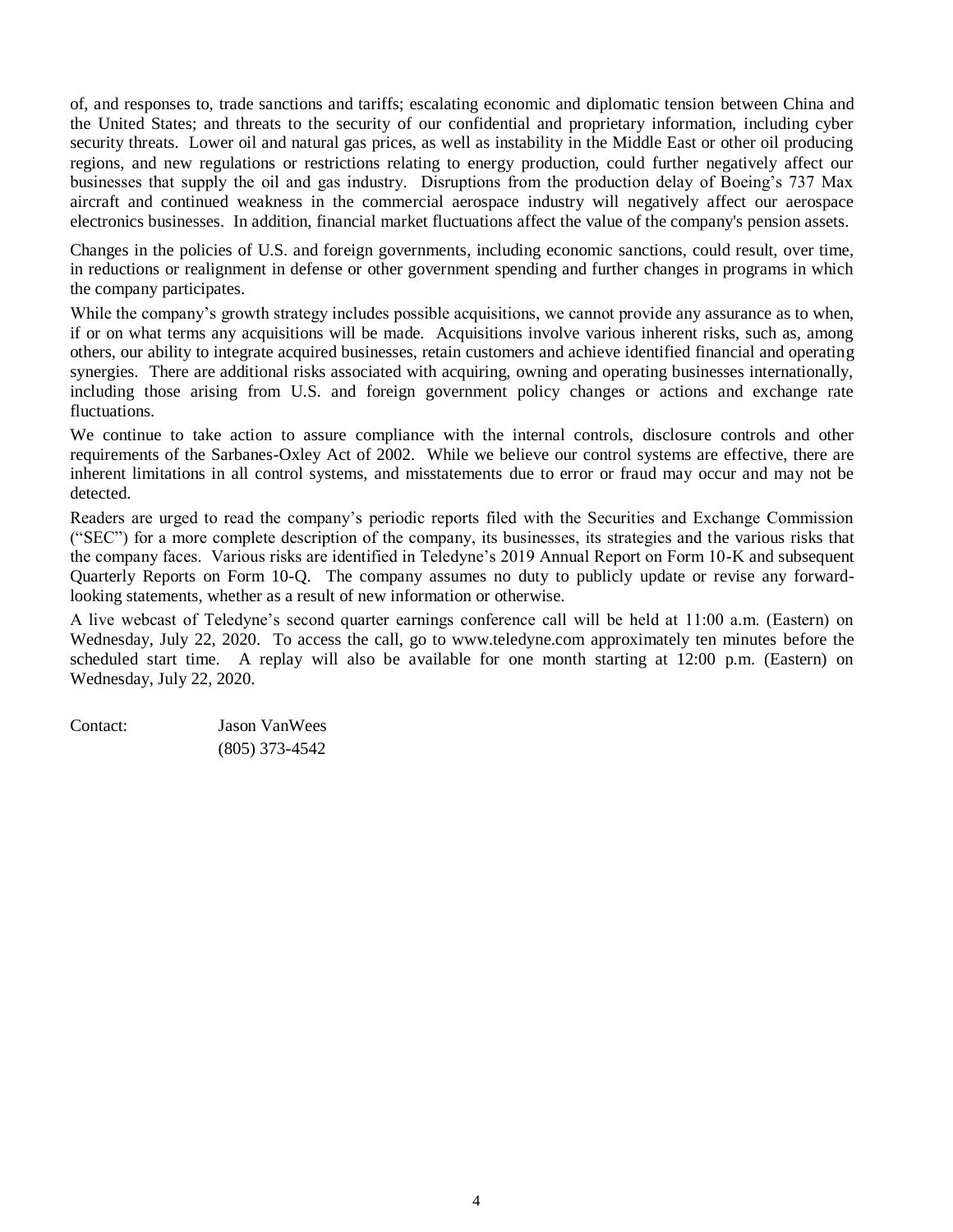# **TELEDYNE TECHNOLOGIES INCORPORATED CONDENSED CONSOLIDATED STATEMENTS OF INCOME FOR THE SECOND QUARTER AND SIX MONTHS ENDED JUNE 28, 2020 AND JUNE 30, 2019**

(Unaudited - in millions, except per share amounts)

|                                                    | <b>Second</b><br><b>Quarter</b> |       | <b>Second</b><br><b>Quarter</b> |       |      | <b>Six</b><br><b>Months</b> | <b>Six</b><br><b>Months</b> |           |  |
|----------------------------------------------------|---------------------------------|-------|---------------------------------|-------|------|-----------------------------|-----------------------------|-----------|--|
|                                                    |                                 | 2020  |                                 | 2019  | 2020 |                             |                             | 2019      |  |
| Net sales                                          | \$                              | 743.3 | \$                              | 782.0 |      | \$1,527.9                   |                             | \$1,527.2 |  |
| Costs and expenses:                                |                                 |       |                                 |       |      |                             |                             |           |  |
| Costs of sales                                     |                                 | 460.6 |                                 | 463.6 |      | 953.2                       |                             | 927.5     |  |
| Selling, general and administrative expenses       |                                 | 172.9 |                                 | 186.5 |      | 360.9                       |                             | 370.5     |  |
| Total costs and expenses                           |                                 | 633.5 |                                 | 650.1 |      | 1,314.1                     |                             | 1,298.0   |  |
| Operating income                                   |                                 | 109.8 |                                 | 131.9 |      | 213.8                       |                             | 229.2     |  |
| Interest and debt expense, net                     |                                 | (3.7) |                                 | (5.4) |      | (7.8)                       |                             | (10.8)    |  |
| Non-service retirement benefit income              |                                 | 3.2   |                                 | 2.0   |      | 5.7                         |                             | 4.2       |  |
| Other expense, net                                 |                                 | (1.4) |                                 | (0.6) |      | (2.8)                       |                             | (1.8)     |  |
| Income before income taxes                         |                                 | 107.9 |                                 | 127.9 |      | 208.9                       |                             | 220.8     |  |
| Provision for income taxes                         |                                 | 14.2  |                                 | 23.3  |      | <b>33.0</b>                 |                             | 40.9      |  |
| Net income                                         |                                 | 93.7  | \$                              | 104.6 |      | 175.9                       | \$                          | 179.9     |  |
|                                                    |                                 |       |                                 |       |      |                             |                             |           |  |
| Diluted earnings per common share                  |                                 | 2.48  | <sup>\$</sup>                   | 2.80  | \$   | 4.65                        | \$                          | 4.82      |  |
| Weighted average diluted common shares outstanding |                                 | 37.8  |                                 | 37.4  |      | 37.8                        |                             | 37.3      |  |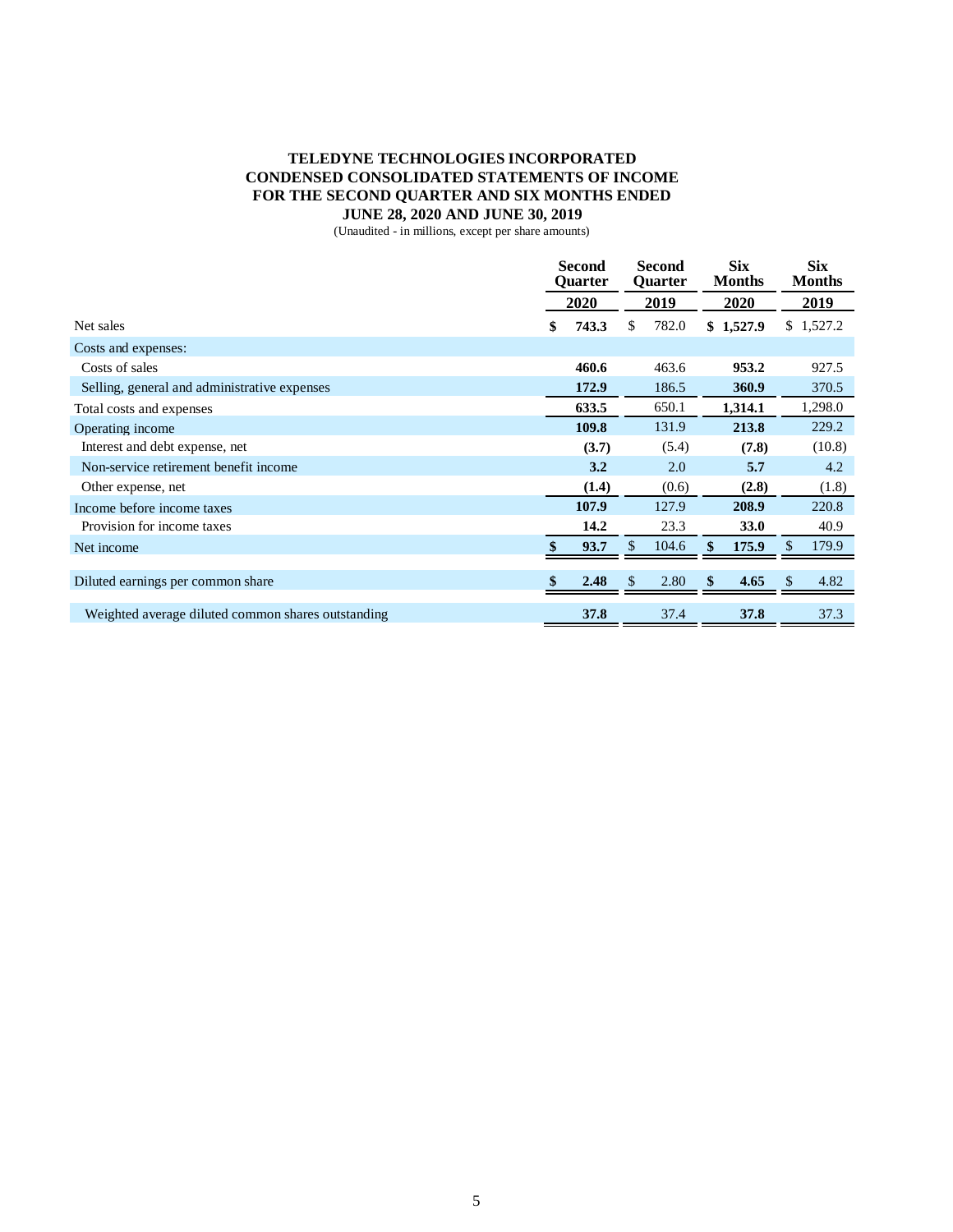## **TELEDYNE TECHNOLOGIES INCORPORATED SUMMARY OF SEGMENT NET SALES AND OPERATING INCOME FOR THE SECOND QUARTER AND SIX MONTHS ENDED JUNE 28, 2020 AND JUNE 30, 2019**

(Unaudited - in millions)

|                                       |               | <b>Second</b><br>Ouarter |              | <b>Second</b><br>Quarter | $\frac{0}{0}$ | <b>Six</b><br><b>Months</b><br>2020 |         | <b>Six</b><br><b>Months</b> |        | $\frac{0}{0}$<br><b>Change</b> |  |
|---------------------------------------|---------------|--------------------------|--------------|--------------------------|---------------|-------------------------------------|---------|-----------------------------|--------|--------------------------------|--|
|                                       |               | 2020                     | 2019         |                          | <b>Change</b> |                                     |         | 2019                        |        |                                |  |
| Net sales:                            |               |                          |              |                          |               |                                     |         |                             |        |                                |  |
| Instrumentation                       | \$            | 263.1                    | \$           | 264.1                    | $(0.4) \%$ \$ |                                     | 548.2   | $\mathcal{S}$<br>520.6      |        | 5.3 %                          |  |
| Digital Imaging                       |               | 237.6                    |              | 248.4                    | $(4.3)\%$     |                                     | 484.3   | 480.8                       |        | 0.7%                           |  |
| Aerospace and Defense Electronics     |               | 143.1                    |              | 176.0                    | $(18.7)\%$    |                                     | 299.4   | 342.6                       |        | $(12.6)\%$                     |  |
| <b>Engineered Systems</b>             |               | 99.5                     |              | 93.5                     | 6.4%          |                                     | 196.0   |                             | 183.2  | 7.0%                           |  |
| Total net sales                       |               | 743.3                    | \$           | 782.0                    | (4.9)%        |                                     | 1,527.9 | \$1,527.2                   |        | $-$ %                          |  |
| Operating income:                     |               |                          |              |                          |               |                                     |         |                             |        |                                |  |
| Instrumentation                       | $\mathbf{\$}$ | 48.5                     | $\mathbb{S}$ | 49.0                     | $(1.0)\%$ \$  |                                     | 99.3    | $\mathbb{S}$                | 88.9   | 11.7 %                         |  |
| Digital Imaging                       |               | 46.8                     |              | 51.6                     | $(9.3)\%$     |                                     | 90.6    |                             | 88.2   | 2.7 %                          |  |
| Aerospace and Defense Electronics     |               | 17.5                     |              | 38.6                     | $(54.7)\%$    |                                     | 30.9    |                             | 71.1   | $(56.5)\%$                     |  |
| <b>Engineered Systems</b>             |               | 10.8                     |              | 9.0                      | 20.0 %        |                                     | 22.2    |                             | 15.4   | 44.2 %                         |  |
| Corporate expense                     |               | (13.8)                   |              | (16.3)                   | $(15.3)\%$    |                                     | (29.2)  |                             | (34.4) | $(15.1)\%$                     |  |
| Operating income                      |               | 109.8                    |              | 131.9                    | $(16.8)\%$    |                                     | 213.8   |                             | 229.2  | (6.7)%                         |  |
| Interest and debt expense, net        |               | (3.7)                    |              | (5.4)                    | $(31.5)\%$    |                                     | (7.8)   |                             | (10.8) | $(27.8)\%$                     |  |
| Non-service retirement benefit income |               | 3.2                      |              | 2.0                      | 60.0%         |                                     | 5.7     |                             | 4.2    | 35.7 %                         |  |
| Other expense, net                    |               | (1.4)                    |              | (0.6)                    | 133.3 %       |                                     | (2.8)   |                             | (1.8)  | 55.6%                          |  |
| Income before income taxes            |               | 107.9                    |              | 127.9                    | $(15.6)\%$    |                                     | 208.9   | 220.8                       |        | (5.4)%                         |  |
| Provision for income taxes            |               | 14.2                     |              | 23.3                     | $(39.1)\%$    |                                     | 33.0    |                             | 40.9   | $(19.3)\%$                     |  |
| Net income                            | \$            | 93.7                     | \$           | 104.6                    | (10.4)%       | S                                   | 175.9   | 179.9<br>\$                 |        | (2.2)%                         |  |